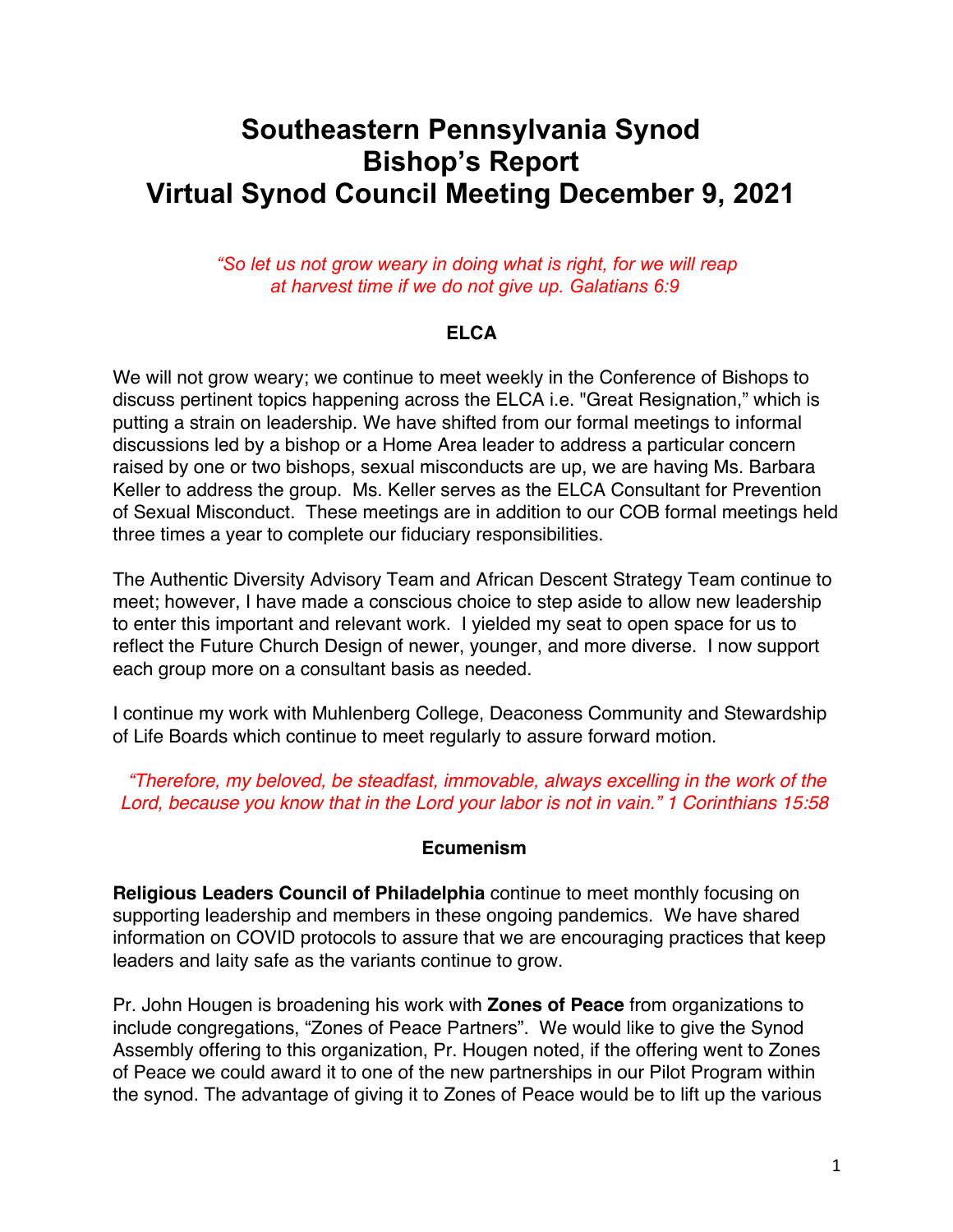ways gun violence is being addressed - preventive and responsive. The advantage of giving directly to one agency listed below that it would create a closer bond between the synod and that agency that could lead to other kinds of partnership in the future.

- Heeding God's Call is a good choice.
- CeasefirePA has been nominated to be recognized as a Zone of Peace, but the recognition is still in process. They might also be considered.
- Mothers in Charge is a Zone of Peace and very dramatically and effectively responds with compassion to those affected by gun violence and also has several programs which reach women in prison, returning citizens, those in need of employment etc.
- Victim Witness Services of South Philadelphia offers a comprehensive set of services to victims and witnesses and works with the DA on restorative justice for offenders.

I attended the **Welcoming Event** for Bishop Julius McAllister, Sr., Presiding Prelate and Mother Joan Marla McAllister, Episcopal Supervisor of the First Episcopal District African Methodist Episcopal Church. I was privileged to welcome them on SEPA behalf as we continue our goal of building relationship with our historic Black churches.

I also, attended via Zoom the **Baha'is** of the greater Philadelphia area to commemorate the centenary of the passing of Abdu'l-Baha, the eldest son of Baha'u'llah, founder of the Baha'i Faith.

#### *Whatever your task, put yourselves into it, as done for the Lord and not for your masters, since you know that from the Lord you will receive the inheritance as your reward; you serve the Lord Christ. Colossian 3:23-24*

#### **Synod**

I remain ever so grateful for our committed Office of the Bishop staff; we continue to serve the Lord with joy and gladness amid the challenges we remain hope filled. We are extremely happy to announce the addition of our new team member, the Rev. Stacey-Kyle Rea, Assistant to the Bishop for Youth and Young Adult Discipleship. Pr. Rea come with a wealth of experience in working with youth and young adults, and even more she has a passion for drawing them into a deeper relationship with Christ in daily life. We have posted the position for Director of Evangelical Mission, trusting to have a leader in place in the first quarter of the new year.

I am ever mindful of our Rostered Ministers and our laity as the pandemic tends to bring out the best and at times the worst in us. I mentioned that across the globe we are seeing the "great resignation", we are experiencing a large number of congregations in transition which puts additional work on our office staff, Committee of Deans, Interims, Bridge and Supply pastors.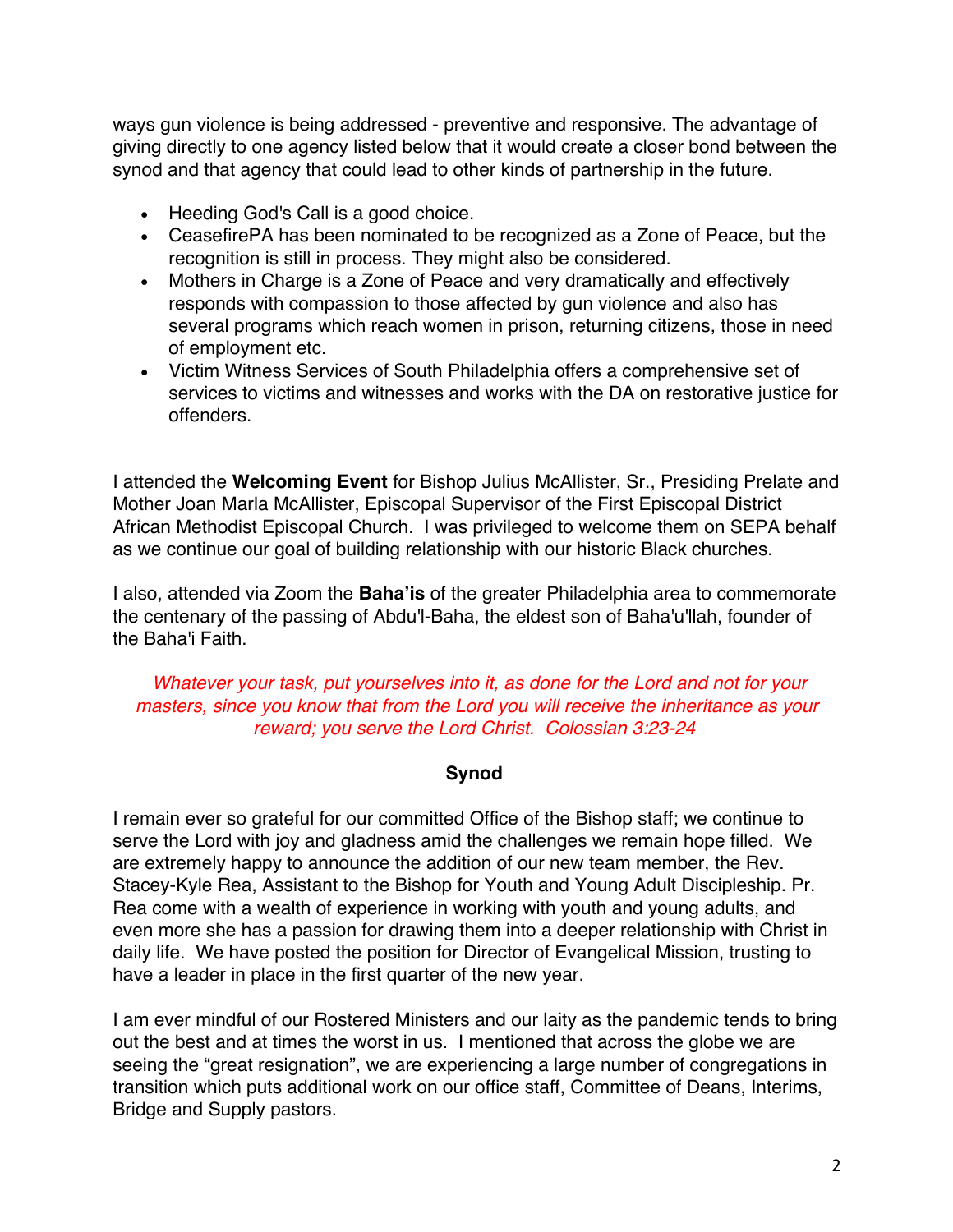**United Lutheran Seminary** was finally able to install, President Guy Erwin in a weeklong celebration, I had the privilege and honor to preach at the Festival Service Installation. It was well attended by faculty, staff, and students, signaling to me the appreciation for President Erwin leadership.

Our **Rostered Minister Equipping Event** was a great success, we were hosted by three congregations: Little Zion (Telford), Upper Dublin (Ambler), St. James (Limerick), and our partners at United Lutheran Seminary. Our excellent tech teams at each location allowed us to live stream and interact with colleagues on a digital platform. Each participant received a "swag bag" and lunch was provided at each site. This was a three-day event with the third day to be used for the rostered ministers selfcare, meditation, a massage, a book, a hike, etc.

I met with Bishop Rev.Dr. Msafiri J. Mbilu and Acting Secretary, Rev. Godfrey T. Walalaze of the **North Eastern Diocese of Tanzania**, our companion synod by way of Zoom, it was great to meet him face to face even on a digital platform. We, Rev. Perucy Butiku and I, spent time on introductions, and updating on the happenings in our countries and ministries. We plan a second meeting for our entire staffs and a third with our Companion Synod team, which is still forming.

#### **ACTIONS ON THE ROSTER**

#### **Call to Interim Ministry**

I recommend that the Southeastern Pennsylvania Synod Council call the **Rev. Gwendolyn King** to interim ministry at Trinity Evangelical Lutheran Church (Havertown) beginning October 11, 2021 and extending until a pastor is called by the congregation or until Pastor King resigns this call, whichever comes first.

**THEREFORE, BE IT RESOLVED THAT** the Southeastern Pennsylvania Synod Council call the **Rev. Gwendolyn King** to interim ministry at Trinity Evangelical Lutheran Church (Havertown) beginning October 11, 2021 and extending until a pastor is called by the congregation or until Pastor King resigns this call, whichever comes first.

I recommend that the Southeastern Pennsylvania Synod Council call the **Rev. Elaine Quincey** to interim ministry at St. Peter's Lutheran Church (Pottstown) beginning December 1, 2021 and extending until a pastor is called by the congregation or until Pastor Quincey resigns this call, whichever comes first.

**THEREFORE, BE IT RESOLVED THAT** the Southeastern Pennsylvania Synod Council call the **Rev. Elaine Quincey** to interim ministry at St. Peter's Lutheran Church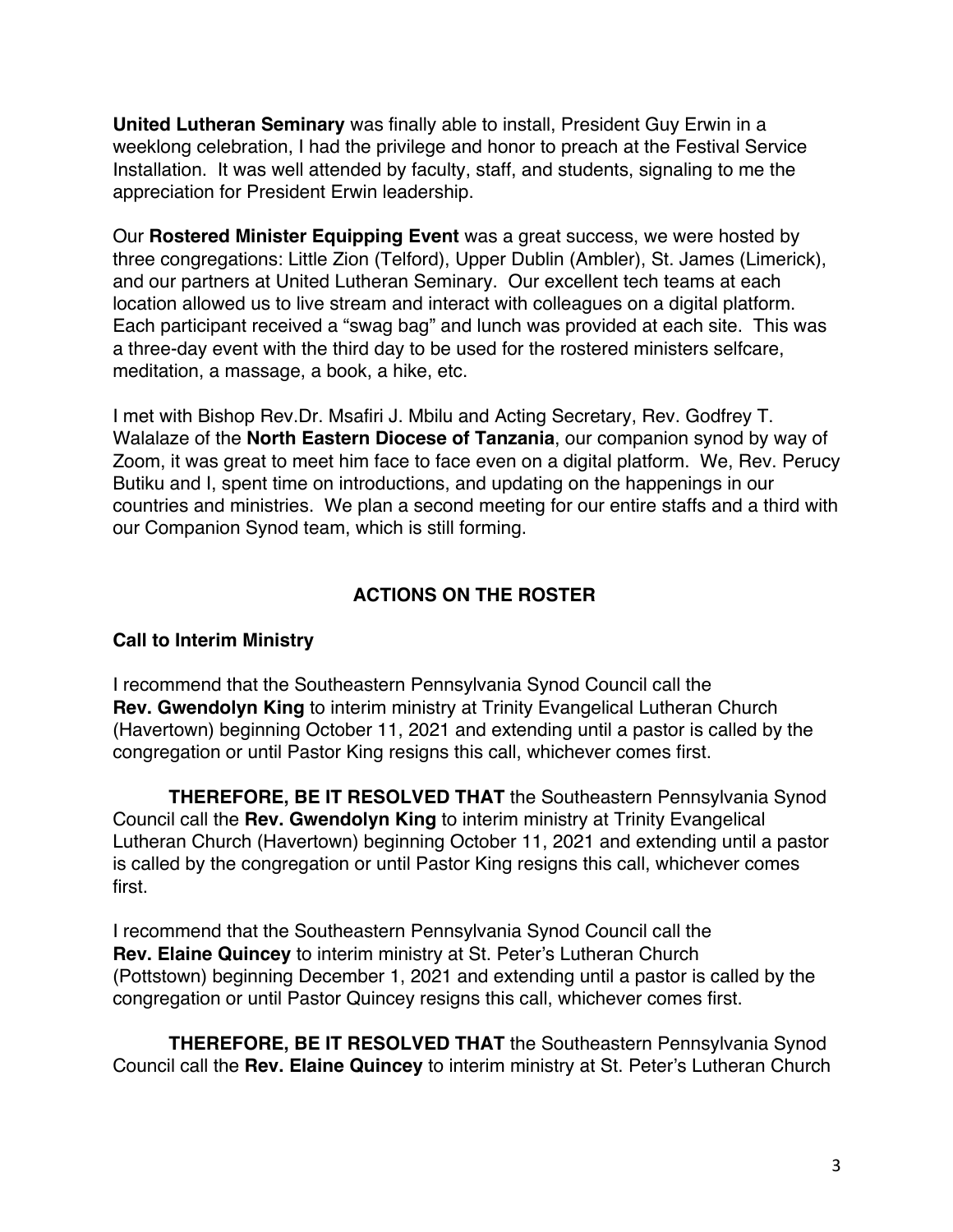(Pottstown) beginning December 1, 2021 and extending until a pastor is called by the congregation or until Pastor Quincey resigns this call, whichever comes first.

### **Renewal Term Call**

I recommend that the Southeastern Pennsylvania Synod Council renew the call to **Rev. David Bruner** as Pastor of Adult Discipleship and Intergenerational Mission (PADM) at Paoli Presbyterian Church, Paoli, Pennsylvania, a full communion partner congregation (8.72.11 Constitution, Bylaws, and Continuing Resolutions of the Evangelical Church in America). This renewable term call is effective January 1, 2022 through December 31, 2022. This call requires an annual report to and meeting with the synodical bishop for the length of this call.

**THEREFORE, BE IT RESOLVED** THAT the Southeastern Pennsylvania Synod Council call the **Rev. David Bruner** as Pastor of Adult Discipleship and Intergenerational Mission (PADM) at Paoli Presbyterian Church, Paoli, Pennsylvania. This renewable term call is effective January 1, 2022 through December 31, 2022. This call requires an annual report to and meeting with the synodical bishop for the length of this call.

#### **Renewal – Call to Specialized Ministry**

I recommend the Southeastern Pennsylvania Synod Council extend a renewable call to Specialized Ministry to **the Rev. Margaret J. Ainslie** as Director of Pastor Care at Doylestown Hospital effective February 27, 2022 to February 26, 2023. This call requires an annual report to and meeting with the synodical bishop for the length of this call.

**THEREFORE, BE IT RESOLVED THAT** the Southeastern Pennsylvania Synod Council extend a renewable call to Specialized Ministry to the **Rev. Margaret J. Ainslie** as Director of Pastoral Care at Doylestown Hospital beginning February 27, 2022 to February 26, 2023. This call requires an annual report to and meeting with the synodical bishop for the length of this call.

# **Request to move from Active Roster to On Leave Roster**

Pastor William Flippin 1st year beginning September 1, 2021 Pastor Susan K. Ericsson 1st year beginning November 1, 2021 (Disability)

# **Request to move from Active Roster to Retired Roster**

Pastor Stephen A. Keiser beginning January 1, 2022 Pastor Ronald P. Wesemann beginning January 1, 2022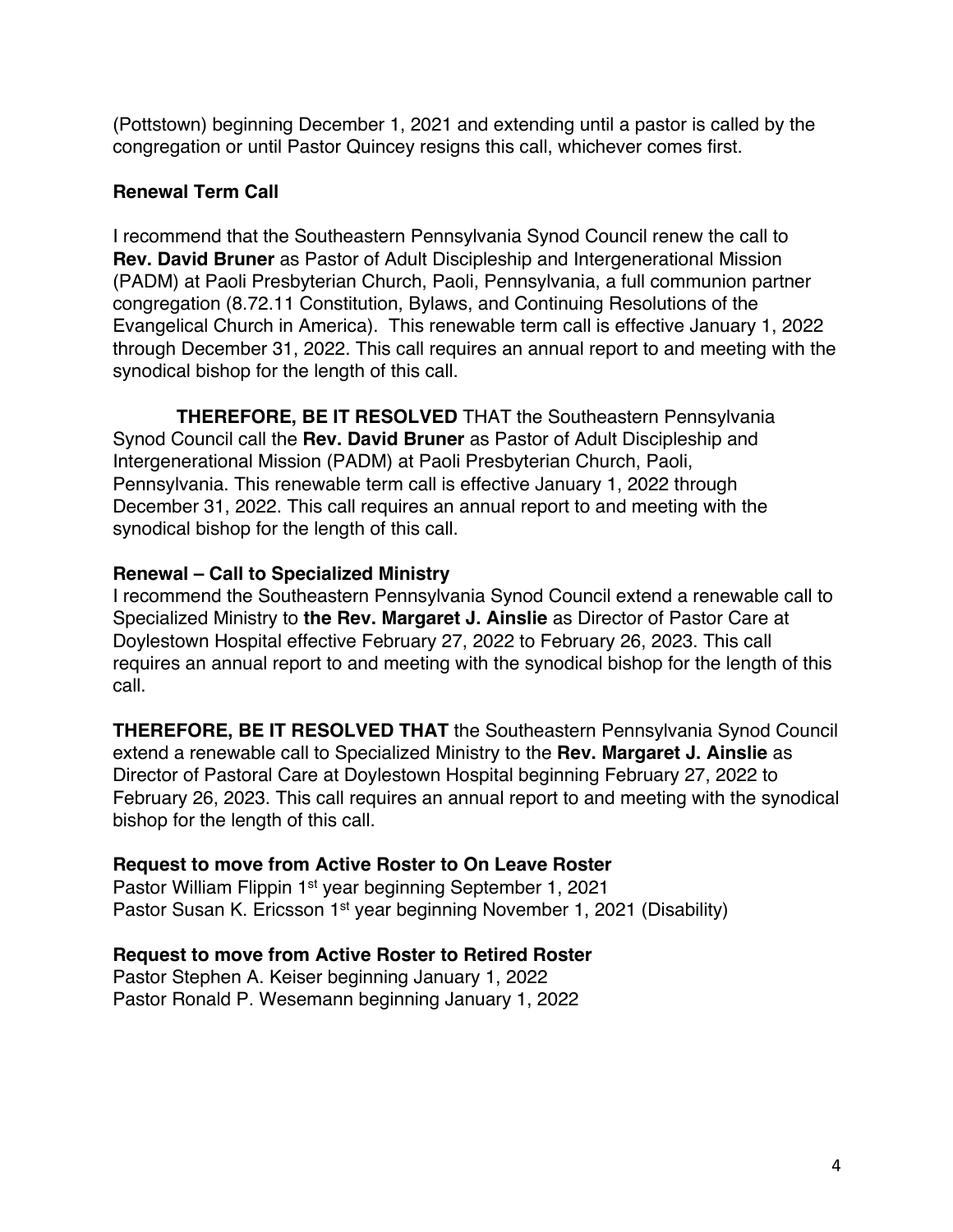#### **Information Not Needing Action**

# **Death The Rev. Richard (Dick) Earl Hess October 24, 2021**

#### **Bishop's Activities**

*" I planted the seed, Apollos watered it, but God made it grow." 1 Corinthians 3:6*

Ordinations: 2

Installations: 1

Worship Services: 9 In-person 16 on-line

Celebrations (video or zoom): 6

Video Messages: 2

Synod Meetings: 10

Individual Meetings with Staff: 14

Rostered Leaders: Zoom: 12 Telephone calls:15

Lay Leaders: Telephone calls: 8

Full Staff Meetings: 2 Telephone calls: 14

Deans Meetings: 2

#### **ELCA**

- Region 7 Bishops: 9
- Stewardship of Life Institute Board: 1
- Conference Of Bishops (COB): 2 Formal 8 weekly
- COB Exec. Committee: 2
- Deaconess Community Board: 1 Executive Committee 2
- Muhlenberg College Board: 1
- Churchwide Staff: Telephone calls 7

Ecumenical/Interfaith Meetings: Zoom: 4 Telephone calls: 2 Black Clergy of Philadelphia and Vicinity: 2 Nominating Committee: 1 Confidential Meetings/Investigations: Zoom: 0 Telephone Calls: 0